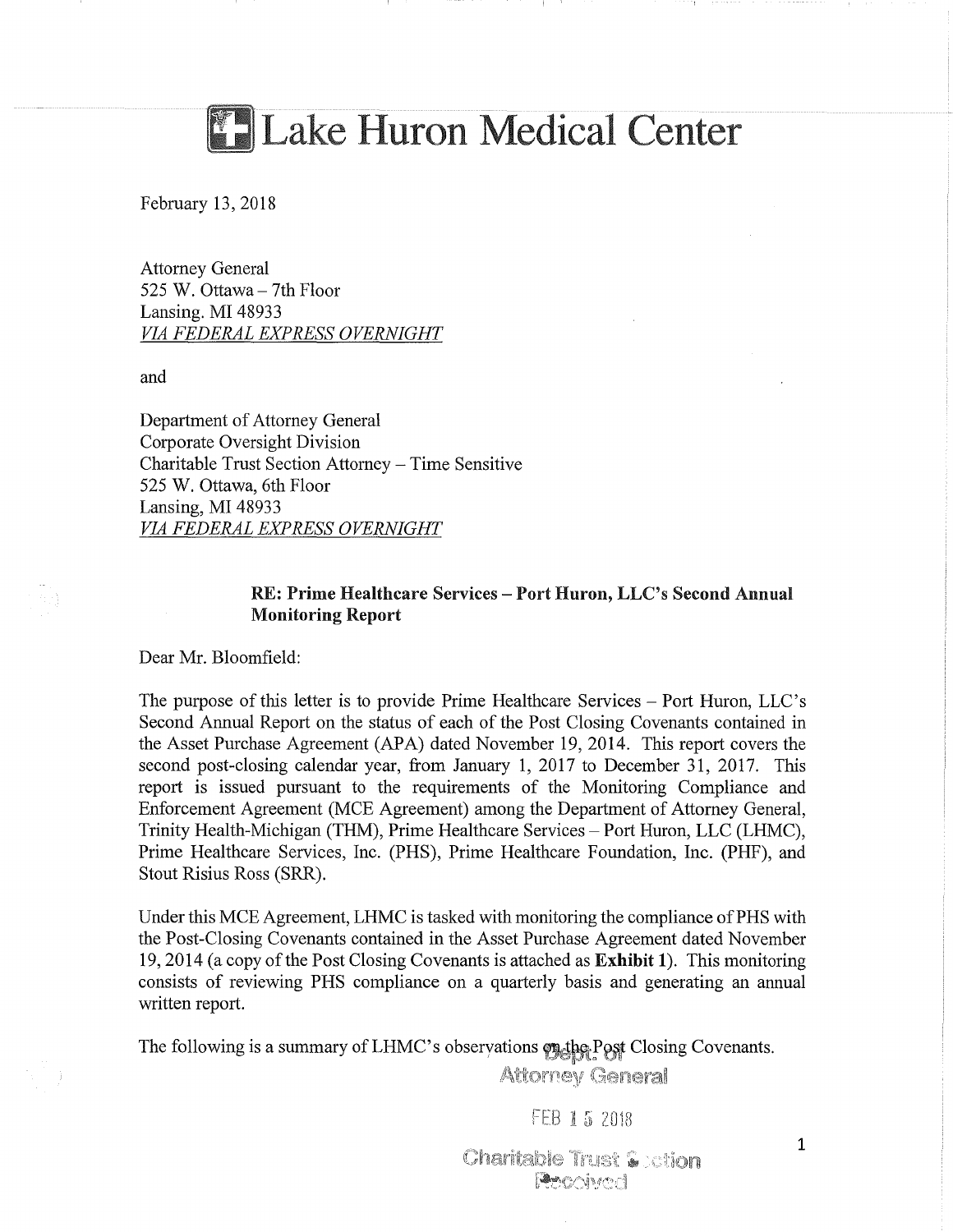# Certain Employee Matters – Section 12.1

Section 12.1 requires a listing of employees of THM subject to employment offer from PHS, including annual salary/hourly wage of such employees prior to the transaction. Attached as Exhibit 2 is a copy of the THM employees immediately prior to the closing date. Also attached as Exhibit 3 is a copy of the memorandum sent to all THM employees advising that they were now employees of PHS/LHMC and a list of employees that were transitioned to PHS/LHMC. Finally, attached as Exhibit 4 is a copy of the Employee Transition Services Agreement, including a list of employees transitioned to PHS/LHMC and the benefits administration summary.

# Capital Commitment- Section 12.3

Section 12.3 of the APA requires that PHS have a current capital plan in place. Attached as Exhibit 5 is a copy of the PHS/LHMC capital plan/spend for the monitoring period of January 1, 2017 through December 31, 2017. Proof of the approval of the capital plan is completed on a corporate level and can be obtained through PHS.

In addition to having a current capital plan in place, Section 12.3 requires that PHS/LHMC present evidence of the annual capital spend for the current monitoring period. Listed below (and attached as noted) are the categories of the strategic master capital plan required for monitoring.

## a. Physician Recruitment and Retention

During the monitoring period, PHS and LHMC have made a concerted effort to recruit physicians and retain the members of its current medical staff. During the monitoring period, LHMC has employed 20 physicians. LHMC has also employed four advanced practice nurses or physician assistants. In addition, PHS/LHMC has credentialed or recredentialed all of the physicians in the attachment included in Exhibit 6. Attached as Exhibit 6 is a list of employed physicians and physicians that have been credentialed or re-credentialed during the monitoring period.

#### b. Increasing the Number and Scope of Medical Service Offerings

PHS and LHMC increased the number and scope of medical services it offers during the second annual reporting period. PHS and LHMC increased the number of medical services by adding wound care and hyperbaric chamber and acquiring a DaVinci surgical robot which brings leading edge surgical care to Port Huron and the surrounding communities. In addition, PHS and LHMC increased the scope of several of our service offerings, including, but not limited to, surgical services wound care, emergency services, urgent care clinic, inpatient and outpatient wound care and internal and family medicine. Attached as Exhibit 7 is a listing of the LHMC service offerings from the 2016 AHA Annual Report (the 2017 AHA report has not yet been submitted as of the date of this letter).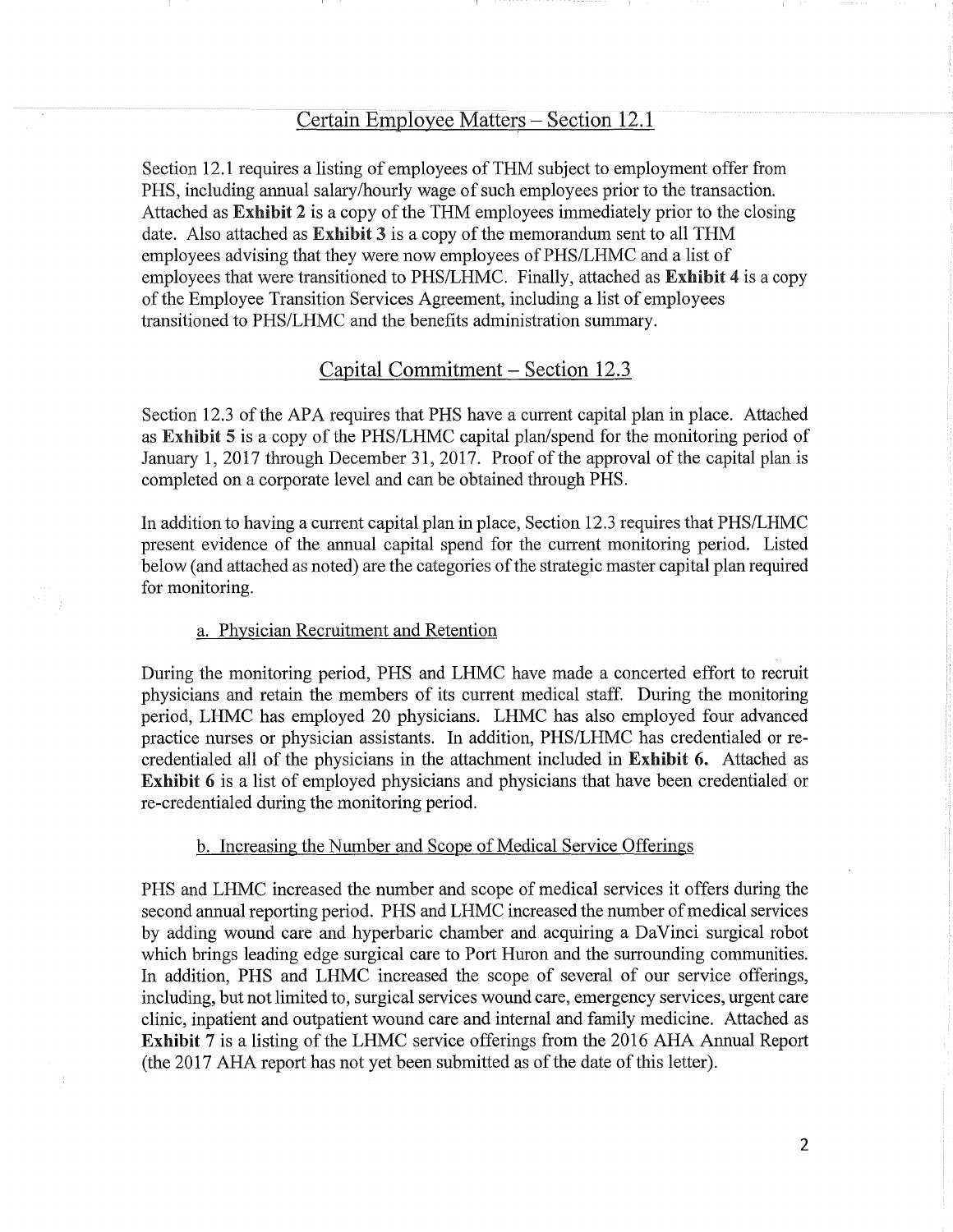## c. Investment in Information Systems

Attached as Exhibit 5 is a list of the capital expenditures in the above-listed categories. Some of the highlights of the capital expenditures include the further purchase of equipment and software necessary for a new electronic medical record system and numerous other upgrades to other hospital hardware and software that will enhance patient care and safety. These include upgrades in radiology, laboratory and surgery software and hardware and equipment.

## d. New Equipment (Purchased or Leased)

During the monitoring period, as mentioned above, and as set forth in the above Exhibit 5 (capital expenditures), PHS and LHMC purchased a new CT scanner and control room, new surgical saws and instruments, updated several patient room beds, among other listed equipment which will enhance patient safety and help us serve the community.

## e. Facilities Repair, and Maintenance (Excluding Routine Expenses)

See above Exhibit 5 (capital expenditures) for evidence of expenditures for facilities repair and maintenance (excluding routine expenses) of PHS and LHMC during the monitoring period. Included, among other expenses, are renovations to the flooring in the Wound Center and the Women's Center, improvements in the HVAC system, including new rooftop units, and.

### f. Facility Renovations

See above Exhibit 5 (capital expenditures) for evidence of expenditures for facility renovations of PHS and LHMC during the monitoring period. Included is a renovation to the north building and renovations to the physical therapy suites and medical office suites.

#### g. New Facilities

PHS and LHMC did not purchase any facilities during the second annual reporting period.

#### h. New or Renovated Medical Office Space

PHS and LHMC did not purchase and new office space, but LHMC renovated several office space suites in the North Campus during the second annual reporting period.

i. Information Systems

Attached as Exhibit 5 in paragraph c., above, is a list of the capital expenditures for information systems. As mentioned above, some of the highlights of the capital expenditures include the further purchase of equipment and software necessary for a new electronic medical record system and numerous other upgrades to other hospital hardware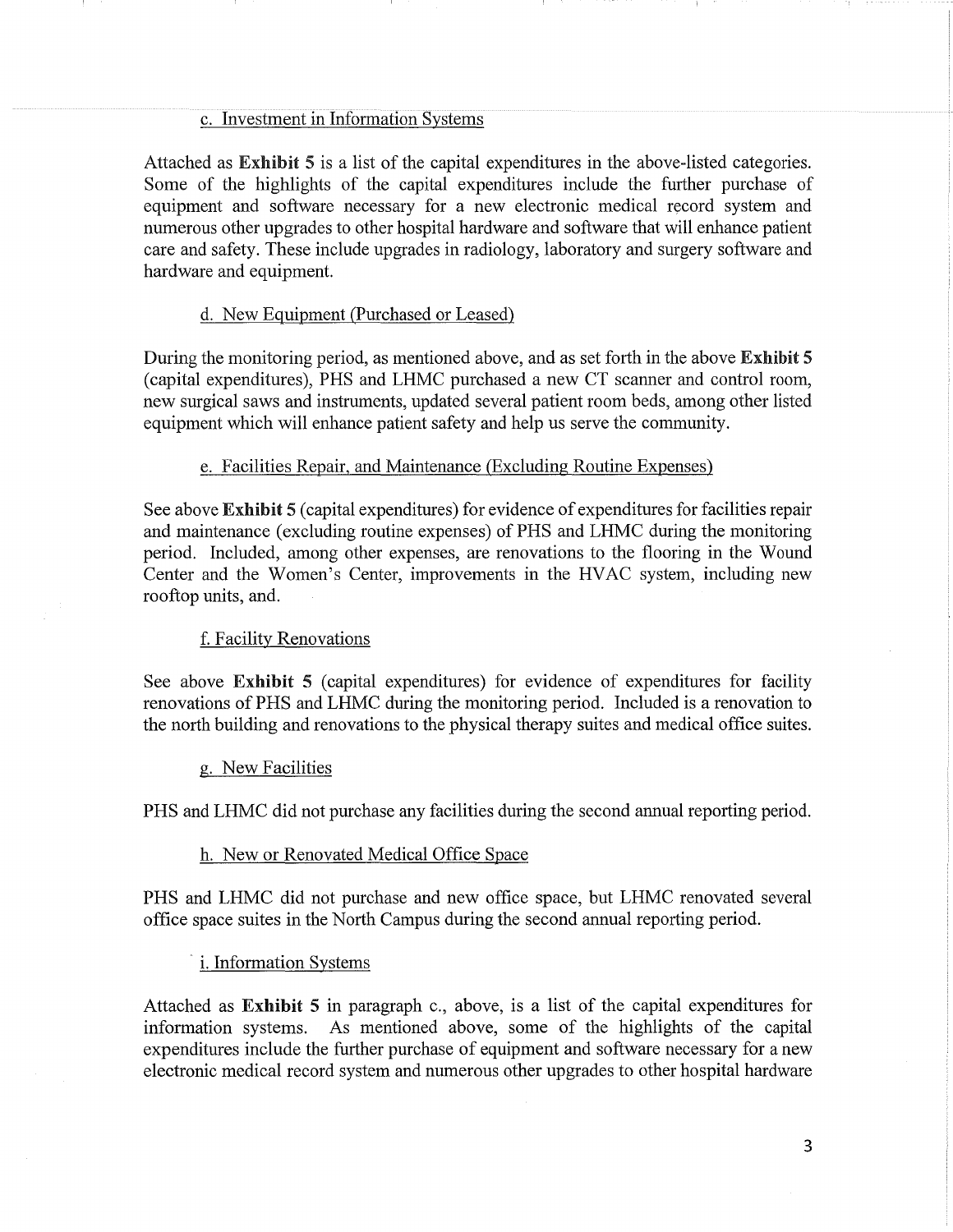and software that will enhance patient care and safety. These include upgrades in laboratory, laboratory and surgery software and hardware.

#### j. Other Capital Improvements

See above Exhibit 5 (capital expenditures) for evidence of all capital expenditures of PHS and LHMC during the monitoring period.

Section 12.3 also requires PHS/LHMC provide documentation showing required advisory board approval for capital expenditures provided in response to the previous request consistent with the authority matrix described in Section 12.11 below. The minutes of the LHMC advisory board and the Bylaws for the Governing Board are attached below under Section 12.11, at Exhibit 8.

## Governance - Section 12.11

The APA requires that PHS shall constitute and maintain and advisory board for the operation of the LHMC, subject to the authority of PHS's corporate board, comprised of physicians, community service members and LHMC executives to provide oversight and guidance regarding the operation of LHMC. Attached as Exhibit 8, are the minutes of the LHMC Board evidencing board activity and composition from meetings conducted during the Monitoring Period.

## Maintenance of Acute Care Hospital – Section 12.12

The MCE states that PHS shall maintain the Hospital as an acute care, with an open accessible emergency department, for no less than five (5) years after the Closing date.

PHS has maintained substantially consistent service offerings, and has maintained an active, accessible emergency department. A copy of LHMC emergency department activity log is attached as Exhibit 9.

In addition, PHS has maintained and continues to maintain LHMC as an acute care hospital. A copy of the current State of Michigan license is attached as Exhibit 10.

## Charity Care and Community Benefit - Section 12.15

Under Section 12.15, a copy of the Seller's Charity Care Policy active immediately prior to the closing is attached as Exhibit 11. A copy of the Buyer's Charity Care Policy and Discount Program for Financially Qualified Patients, dated 10/1/2016, was adopted by LHMC and has been in effect since that time. This policy is also included as Exhibit 12. LHMC represents that the Charity Care Policy adopted 10/1/2016 is no less favorable than the previous policy in effect prior to closing.

Also attached as Exhibit 13, is a listing of all charity care provided to the community from January 1, 2017 through December 31, 2017, pursuant to the Hospital's charity care policy.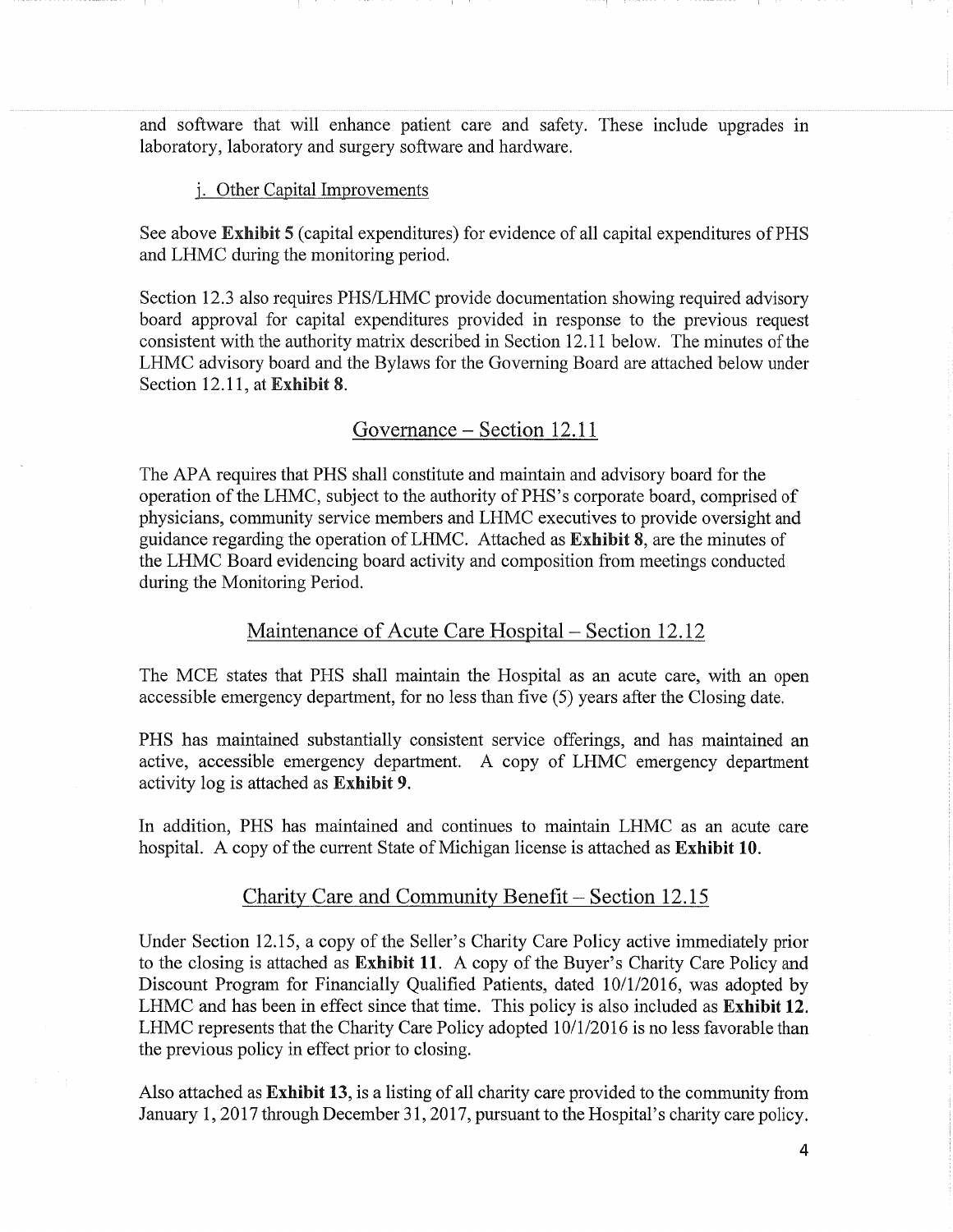Information regarding the People's Clinic is described below in the paragraph titled "Protection of Charitable Assets Agreement Section II.D: Operation of the People's Clinic".

# Covenant Not to Sell Hospital - Section 12.17

The MCE provides that, for a period of five (5) year following the closing date, PHS shall not sell the assets of the hospital to a third party, and LHMC shall remain a direct or indirect subsidiary of PHS. PHS represents that no assets of the hospital have been transferred to a third-party.

A copy of the interim financial statements<sup>1</sup> covering the monitoring period are attached as Exhibit 14. No assets of the hospital were sold or transferred.

# Protection of Charitable Assets Agreement Section II.D: Operation of the People's Clinic

The MCE requires that the charitable assets of the People's Clinic are sufficiently protected. Attached as Exhibit 15 are operational and financial reports related to the Peoples' Clinic, including but not limited to financial statements, covering the Monitoring Period. Additionally, the MCE requires evidence of funding provided for the operation of the People's Clinic during the Monitoring Period. Said evidence is attached as Exhibit 16. Finally, the MCE requires evidence of Trinity Health-Michigan's level of funding for the People's Clinic for the two years prior to the Closing (See Exhibit 17, attached).

# Conclusion

In conclusion, PHS and LHMC are confident that the Monitor will find that they have met their obligations under the Post-Closing Covenants in the Purchase Agreement. LHMC is also confident in the premise that precipitated the purchase by PHS; that the purchase of LHMC by PHS, and the investments made, therein, has ensured that LHMC will have the ability to serve as a community hospital for the foreseeable future.

Respectfully submitted,

 $\sqrt{2}$ Jay de los Reyes Chief Executive Officer

Prime Healthcare Services - Port Huron, LLC

 $<sup>1</sup>$  Audited financial statements for the monitoring period are not yet completed, but are expected to be</sup> completed by April 30, 2018.